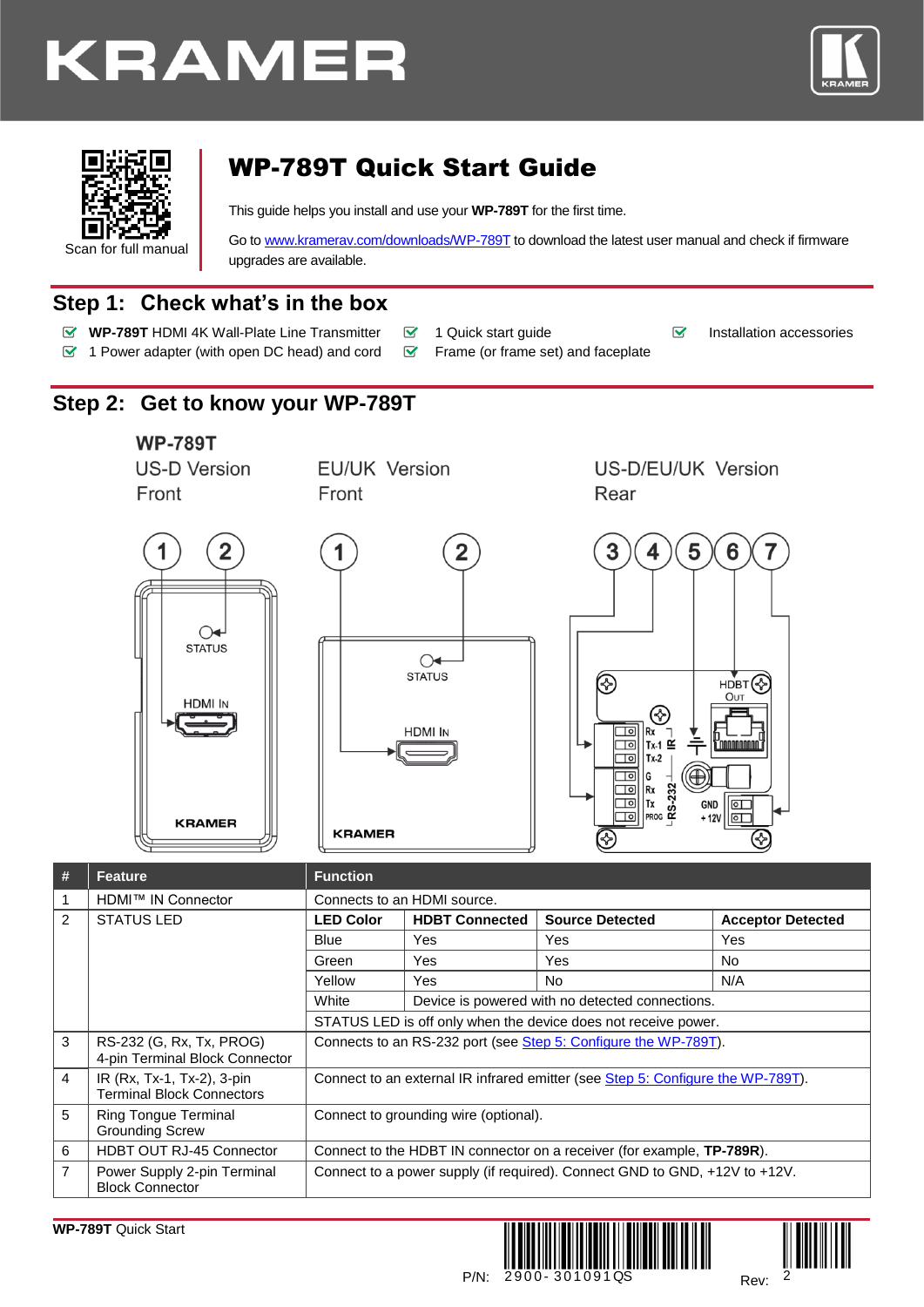## **Step 3: Install the WP-789T**

Insert the device into the in-wall box (note that first you need to connect the HDBT cable and power) and connect the parts as shown in the illustrations below:

### **EU/UK Version US-D Version**



We recommend that you use any of the following standard 1 Gang in-wall junction boxes (or their equivalent):

- **US-D:** 1 Gang US electrical junction boxes.
- **EU**: 1 Gang in-wall junction box, with a cut-hole diameter of 68mm and depth that can fit in both the device and the connected cables (DIN 49073).
- **UK**: 1 Gang in-wall junction box, 75x75mm (W, H) and depth that can fit in both the device and the connected cables (BS 4662 or BS EN 60670-1 used with supplied spacers and screws).

## **Step 4: Connect the inputs and outputs**

Always switch OFF the power on each device before connecting it to your **WP-789T**. For best results, we recommend that you always use Kramer high-performance cables to connect AV equipment to the **WP-789T**.

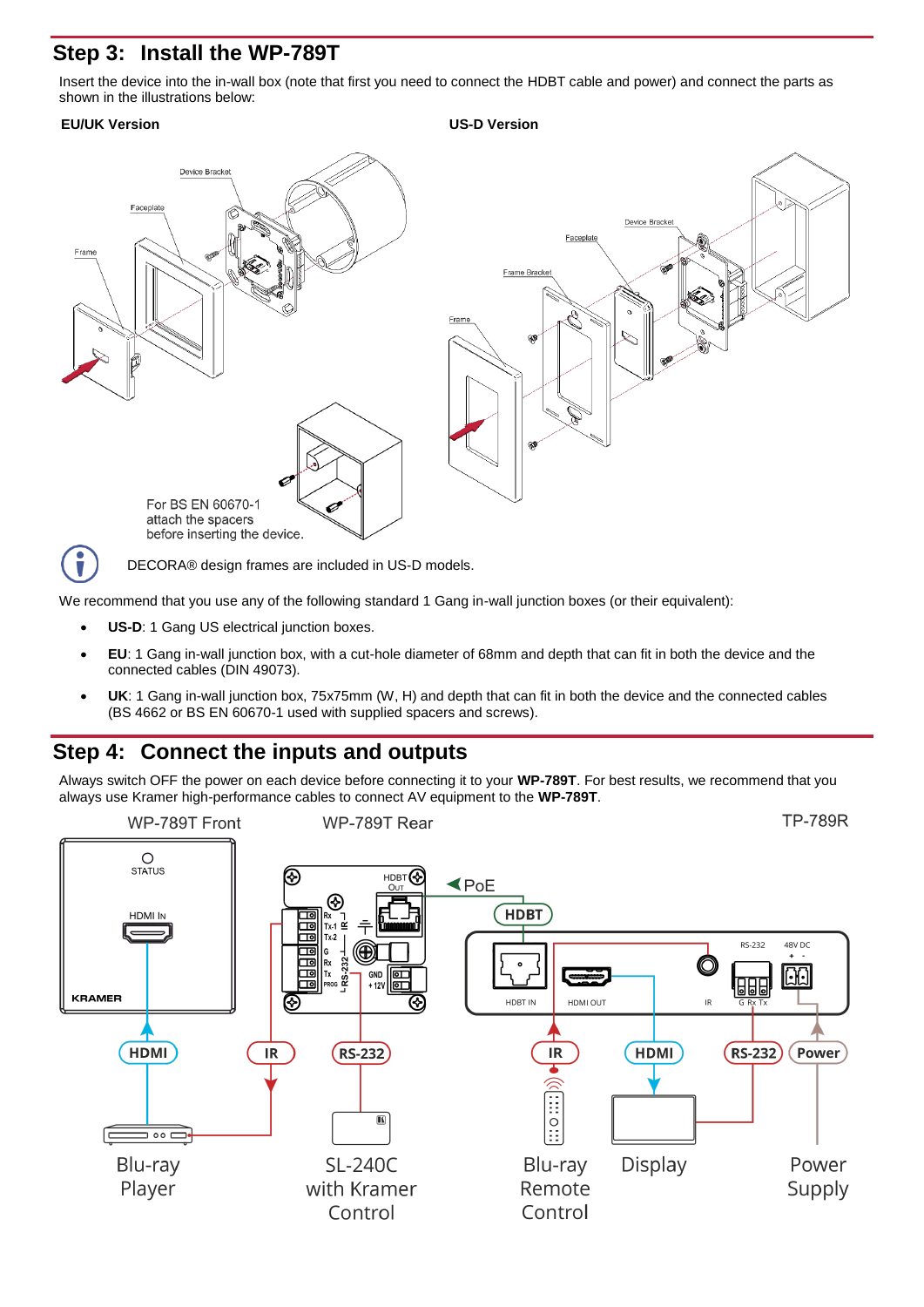## <span id="page-2-0"></span>**Step 5: Configure the WP-789T**

#### **RS-232 Configuration**

| <b>Required Function</b>                                                                                                                                                                                                                                   | <b>RS-232 Wiring</b>                                                  |
|------------------------------------------------------------------------------------------------------------------------------------------------------------------------------------------------------------------------------------------------------------|-----------------------------------------------------------------------|
| Extend 2-way RS-232 communication, via HDBT, between an RS-232<br>controller (for example, Kramer <b>SL-240C</b> ) and an acceptor (for<br>example, a display) that is connected to the RS-232 port of the HDBT<br>receiver (for example, Kramer TP-789R). | lol                                                                   |
| To do so, connect the wires to the RS-232 port of a controller.                                                                                                                                                                                            | ᇙ 국 Ϙ o<br>₹<br>$\mathsf{L}\mathsf{RS}\text{-}232\mathsf{L}$<br>$IR-$ |
| Perform device firmware upgrade using a laptop.                                                                                                                                                                                                            |                                                                       |
| To do so, connect the wires to the RS-232 port of a laptop.                                                                                                                                                                                                | ᇙ i 로 준 o                                                             |

### **IR Configuration**

i

Both the transmitter and receiver need to have identical IR frequency settings.

| <b>Required Function</b>                                                                                                                                                                                                                                          | <b>IR Wiring</b>                                     |
|-------------------------------------------------------------------------------------------------------------------------------------------------------------------------------------------------------------------------------------------------------------------|------------------------------------------------------|
| Emit a 38kHz IR signal, received via HDBT, to control a device that is<br>connected to WP-789T (for example, a Blu-ray player source).<br>To do so, connect the wires to an IR emitter cable.                                                                     | ᇙᅻᅏᆞᇢ<br><u>રૂ ર</u> ક્ષ<br><b>LRS-232-</b><br>$IR-$ |
| Emit a wide-range modulated IR signal, received via HDBT, to control<br>a device that is connected to WP-789T (for example, a Blu-ray player<br>source).<br>To do so, connect the wires to an IR emitter cable.                                                   | ᇙᅻᅏᆞᇢ<br>꽃 쫀<br>Lx.<br>$IR-$<br><b>LRS-232-</b>      |
| Send IR commands, via HDBT, from the IR port of a controller (for<br>example, the Kramer <b>SL-240C</b> ) to an acceptor (for example, a<br>display) that is connected to the IR port of the HDBT receiver (for<br>example, Kramer TP-789R) via IR emitter cable. |                                                      |
| To do so, connect the wires to the IR port of a controller.                                                                                                                                                                                                       | ᇙᅻ 졎 ㅇ<br>$L$ RS-232 $-$<br>$IR-$                    |

For the HDBT connector, see the wiring diagram below:



| <b>PIN</b> | <b>Wire Color</b> | <b>RS-232 FW Programming</b> |         |
|------------|-------------------|------------------------------|---------|
| 1          | Orange / White    | Baud Rate:                   | 115,200 |
| 2          | Orange            | Data Bits:                   | 8       |
| 3          | Green / White     | Stop Bits:                   |         |
| 4          | <b>Blue</b>       | Parity:                      | None    |
| 5          | Blue / White      | <b>Command Format:</b>       | ASCII   |
|            |                   |                              |         |

For optimum range and performance use the recommended Kramer cables available at [www.kramerav.com/product/WP-789T.](http://www.kramerav.com/product/WP-789T)

#### **RJ-45 Pinout FW Programming RS-232 Configuration**